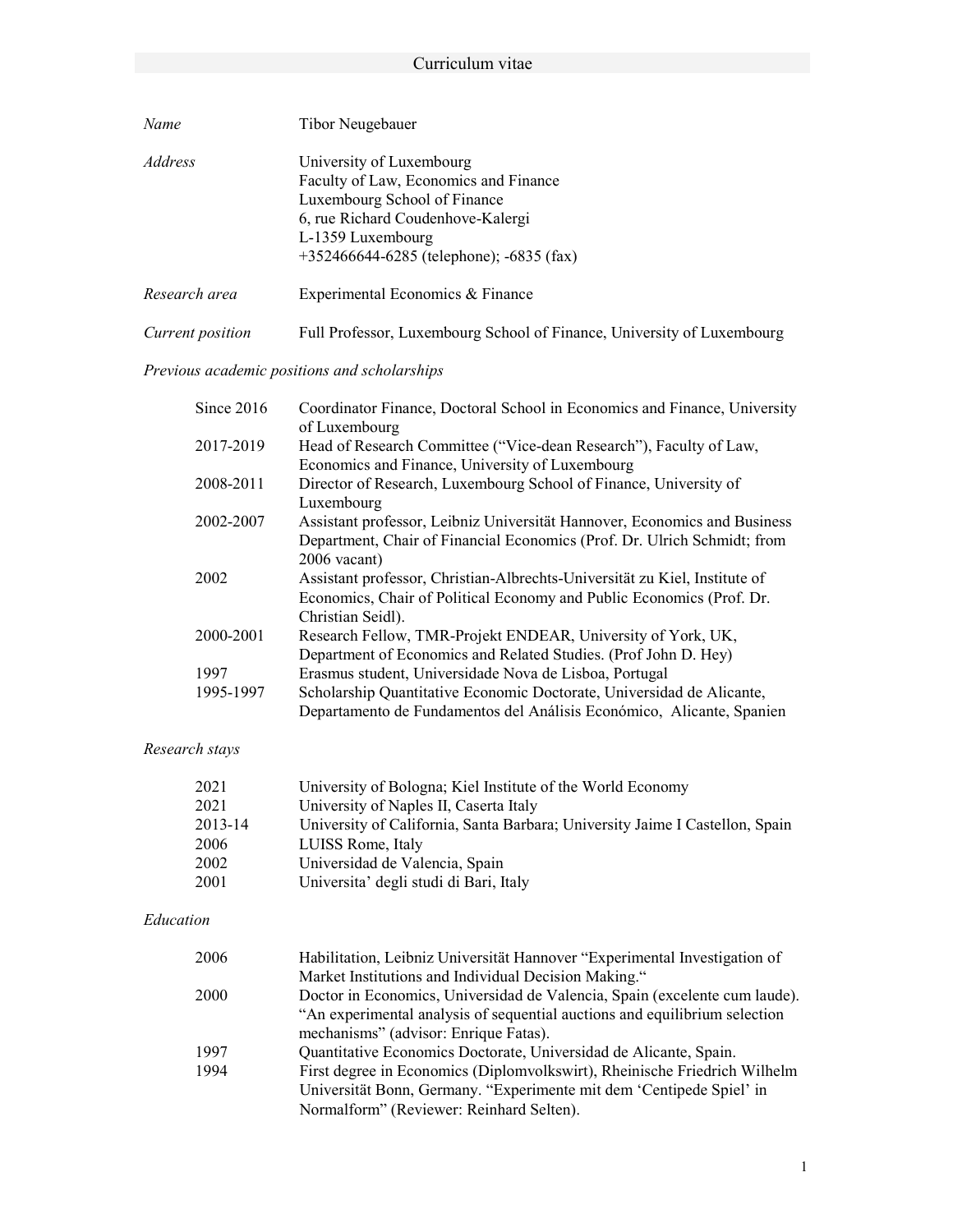#### 1. Supervision of post-doctoral researchers

| 2018-2021 | Michael Mitzkewitz, ExpBot project                                       |
|-----------|--------------------------------------------------------------------------|
| 2009-2012 | Sascha Füllbrunn at LSF, works now as tenured assistant professor at the |
|           | Economics Department of the Radboud University Nijmegen.                 |

#### 2. Co-supervision of PhD theses

| Since 2021 | Elizaveta Nekrasova, University of Luxembourg                                                                                                                                                                                        |
|------------|--------------------------------------------------------------------------------------------------------------------------------------------------------------------------------------------------------------------------------------|
| 2020       | Gabriel Kaiser, "Essays on Asset Pricing and Market Auctions", University of<br>Luxembourg, works at IQAM, Austria.                                                                                                                  |
| 2020       | Sotiria Xanalatou, "Essays in Risk and Experimental Finance", University of<br>Luxembourg                                                                                                                                            |
| 2016       | Tim Carlé, "Disposition Effect, Expectations and Strategies: Essays in<br>Experimental Finance", University of Luxembourg, works as financial analyst<br>at Bertelsmann, Germany.                                                    |
| 2011       | Nirjhar Nigam, "Essays on corporate default process: UK and France"<br>cotutelle University of Strassbourg, works as tenured assistant professor ICN<br>Business School, Nancy/Metz.                                                 |
|            | Michael Hansen, "Risk Management in the Petrochemical Industry $- A$ Game<br>Theoretic Analysis", University of Luxembourg, has worked before and after<br>in petrochemical industry in Germany.                                     |
|            | Agnes Fimayer, "La détresse financière des entreprises : trajectoire du déclin<br>et traitement judiciaire du défaut" cotutelle University of Strassbourg.                                                                           |
| 2007       | Oliver Faber, "Kriterien für strategische Führungs- und<br>Steuerungsinstrumente bei börsennotierten Kapitalgesellschaften," University<br>of Hannover, works as associate professor at Fresenius University of Applied<br>Sciences. |

#### 3. Publications in peer reviewed journals

- 33. Testing market regulations in experimental asset markets the case of margin purchases (and Sascha Füllbrunn). Journal of Economic Behavior and Organization, forthcoming.
- 32. An Experimental Comparison of Two Exchange Economies: Long-Lived Asset versus Short-Lived Asset (and John Hey and Enrica Carbone). Management Science 67(11), 6629- 7289, iii-iv.
- 31. Underpricing of Initial Public Offerings in Experimental Asset Markets (and Sascha Füllbrunn and Andreas Nicklisch). Experimental Economics 23(4), 1002-1029, 2020.
- 30. Can Intermediaries Assure Contracts Experimental Evidence (and Michael Mitzkewitz). Games and Economic Behavior 124, November, 354-368, 2020.

29. Rank-Order Competition in the Voluntary Provision of Impure Public Goods (and Andrej Angelovski and Maros Servatka). Economic Inquiry 57, Issue 4, 2163-2183, 2019.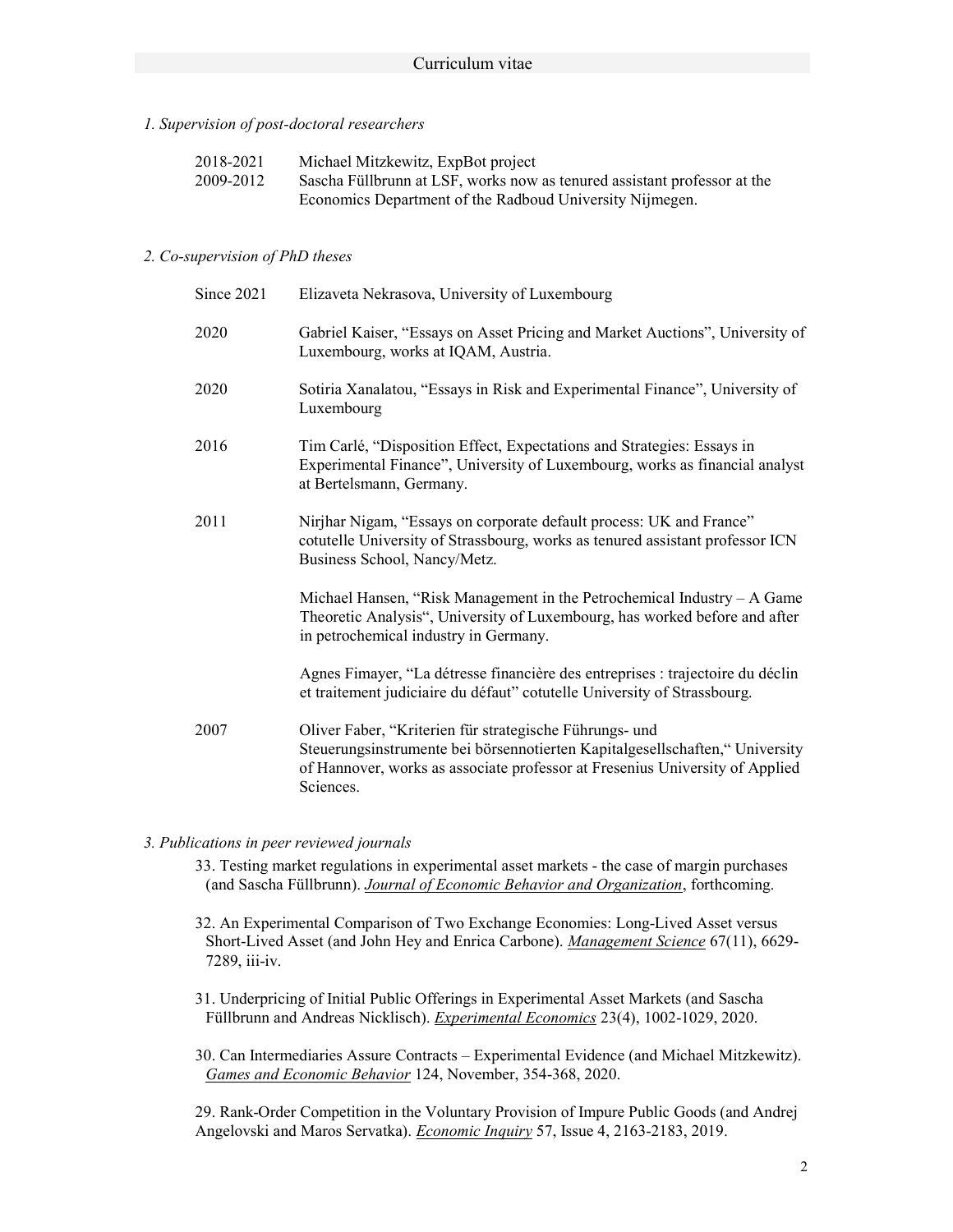28. Experimental Stock Market Dynamics: Excess bids, directional learning, and adaptive style-investing in a call-auction with multiple multi-period lived assets (and Reinhard Selten), Journal of Economic Behavior and Organization 157, 209-224, 2019.

27. A test of the Modigliani Miller Invariance Theorem and Arbitrage in Experimental Asset Markets (and Gary Charness), The Journal of Finance 74(1), 493-529, 2019.

26. Heterogeneity of beliefs and trade in experimental asset markets (and Tim Carle, Yaron Lahav and Charles N. Noussair), Journal of Financial and Quantitative Analysis, 54(1), 215- 245, 2019.

25. Goerg, Sebastian, Tibor Neugebauer and Karim Sadrieh, Impulse response dynamics in weakest link games, German Economic Review 17(3), Special Issue in Honor of Reinhard Selten's 85th Birthday, 284-297, 2016.

24. Excludability: A laboratory study on forced ranking in team production (and Rachel Croson, Enrique Fatas and Antonio Morales), Journal of Economic Behavior & Organization 114, 13–26, 2015.

23. Preface (and Morten Lau, Ulrich Schmidt), *Theory & Decision*, Special issue in honor of John Hey, 2014.

22. Searching with and without recall (and Daniela di Cagno, Carlos Palmero, Karim Sadrieh), Theory & Decision, Special issue in honor of John Hey, 2014.

21. Varying the number of bidders in the first-price sealed-bid auction: experimental evidence for the one-shot game (and Sascha Füllbrunn), Theory & Decision 75(3), Page 421-447, 2013.

20. Splitting Leagues: Promotion and Demotion in Contribution-Based Regrouping Experiments (and Susana Cabrera, Enrique Fatas and Juan-Antonio Lacomba), Experimental Economics 16(3), 426-441, 2013.

19. Limited Liability, Moral Hazard and Risk Taking – A Safety Net Game Experiment (and Sascha Füllbrunn), Economic Inquiry 51(2), 1389-1403, 2013.

18. Public Good and Private Good Valuation for Waiting Time Reduction: A Laboratory Study (and Stefan Traub), Social Choice and Welfare 39(1), 35-57, 2012.

17. Who makes the pie bigger? An experimental study on coopetition (and Tate Lacomba and Francis Lagos), New Zealand Economic Papers 45(1), 59-68, 2011.

16. An experimental analysis of optimal renewable resource management: the fishery (and John Hey, and Abdoulkarim Sadrieh), Environmental and Resource Economics 44(2), 263- 285, 2009.

15. Anonymity deters collusion in hard-close auctions: Experimental Evidence, (and Sascha Füllbrunn), New Zealand Economic Papers 43(2), 131-148, 2009.

14. Selfish-biased conditional cooperation: On the decline of contributions in repeated public goods experiments (and Malte Loos, Javier Perote and Ulrich Schmidt), Journal of Economic Psychology 30, 52-60, 2009.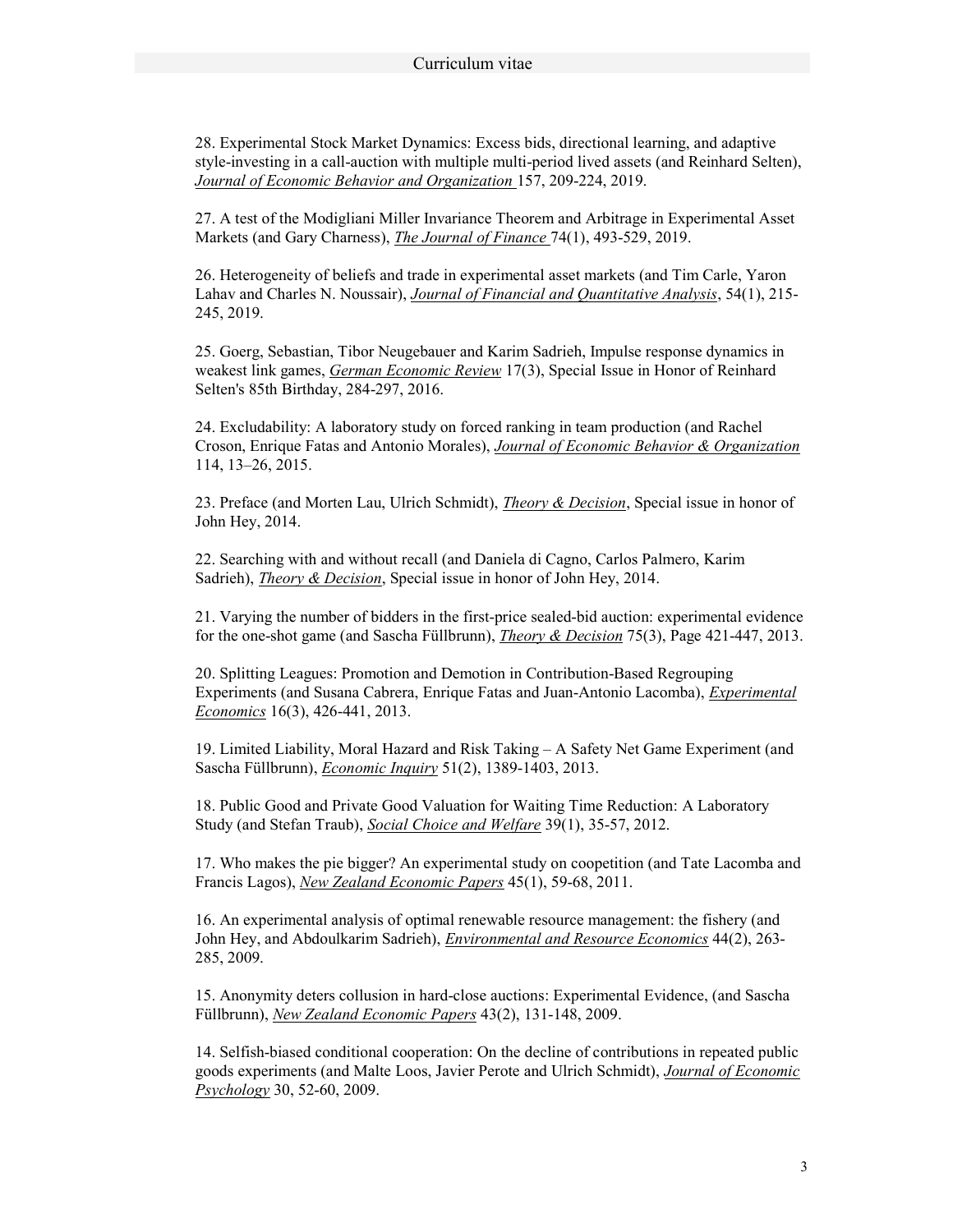13. Preference Elicitation in Chicken: An Experimental Study, (and Anders Poulsen and Arthur Schram), Journal of Economic Behavior & Organization 66, 243-250, 2008.

12. Bidding 'as if' Risk Neutral in First Price Auction Experiment Without Feedback Information (and Javier Perote), Experimental Economics 11(2), 190-202, 2008.

11. How Politicians Make Decisions: A Political Choice Experiment (and Enrique Fatás and Pilar Tamborero), Journal of Economics 92(2), 167-196, 2007.

10. Bioeconomics of Sustainable Harvest of Competing Species: A Comment, (and Begona Casino) Marine Resource Economics 22 (1), 2007.

9. An Experimental Investigation of the Role of Errors for Explaining Violations of Expected Utility (and Ulrich Schmidt), Economic Journal 117: 470-485, 2007.

8. Bidding At Sequential First Price Auctions With(Out) Supply Uncertainty: An Experimental Analysis (and Paul Pezanis), Journal of Economic Behavior & Organization 63: 55–72, 2007.

7. Individual Behaviour of First-Price Auctions: The Importance of Feedback Information in Experimental Markets (and Reinhard Selten), Games and Economic Behavior 54: 183-204, 2006.

6. Within-Team Competition in The Minimum Effort Coordination Game (and Enrique Fatás and Javier Perote), Pacific Economic Review. 11, 247-266, 2006.

5. Reciprocity, Matching and Conditional Cooperation in Two Public Goods Games (and Rachel Croson and Enrique Fatás), Economics Letters 87(1): 95-102, 2005.

4. Bidding Strategies of Sequential First Price Auctions Programmed by Experienced Bidders, Cuadernos de Economia 75(3): 153-184, 2004.

3. Mixture and Distribution of Different Water Qualities: An Experimental Evaluation of Alternative Scenarios Concerning Vertical Market Structure (and Aurora García-Gallego, Nikolaos Georgantzis, Praveen Kujal, and Enrique Fatás) *Cuadernos de Economia* 75(3): 95-128, 2004.

2. An Application of The English Clock Market Mechanism to Public Goods Experiments (and Maria Vittoria Levati), Experimental Economics 7:153-169, 2004.

1. Asset Markets and Equilibrium Selection in Public Goods Games with Provision Points: An Experimental Study (and Bruno Broseta and Enrique Fatás), Economic Inquiry 41(4): 574-91, 2003.

#### Contribution to edited volume

3. Algorithmic Trading in Experimental Markets with Human Traders: A Literature Survey (and Bao, Te and NEKRASOVA, Elizaveta and Riyanto, Yohanes E.). Sascha Füllbrunn and Ernan Haruvy (eds): Handbook of Experimental Finance, Edward Elgar Publishing 2022

2. George Luis Leclerc de Buffon's Essays on Moral Arithmetic (and John Hey and Carmen Pasca) A. Ockenfels and K. Sadrieh (eds): *The Selten School of Behavioral Economics. A* Collections of Essays in Honor of Reinhard Selten. Berlin: Springer 2010.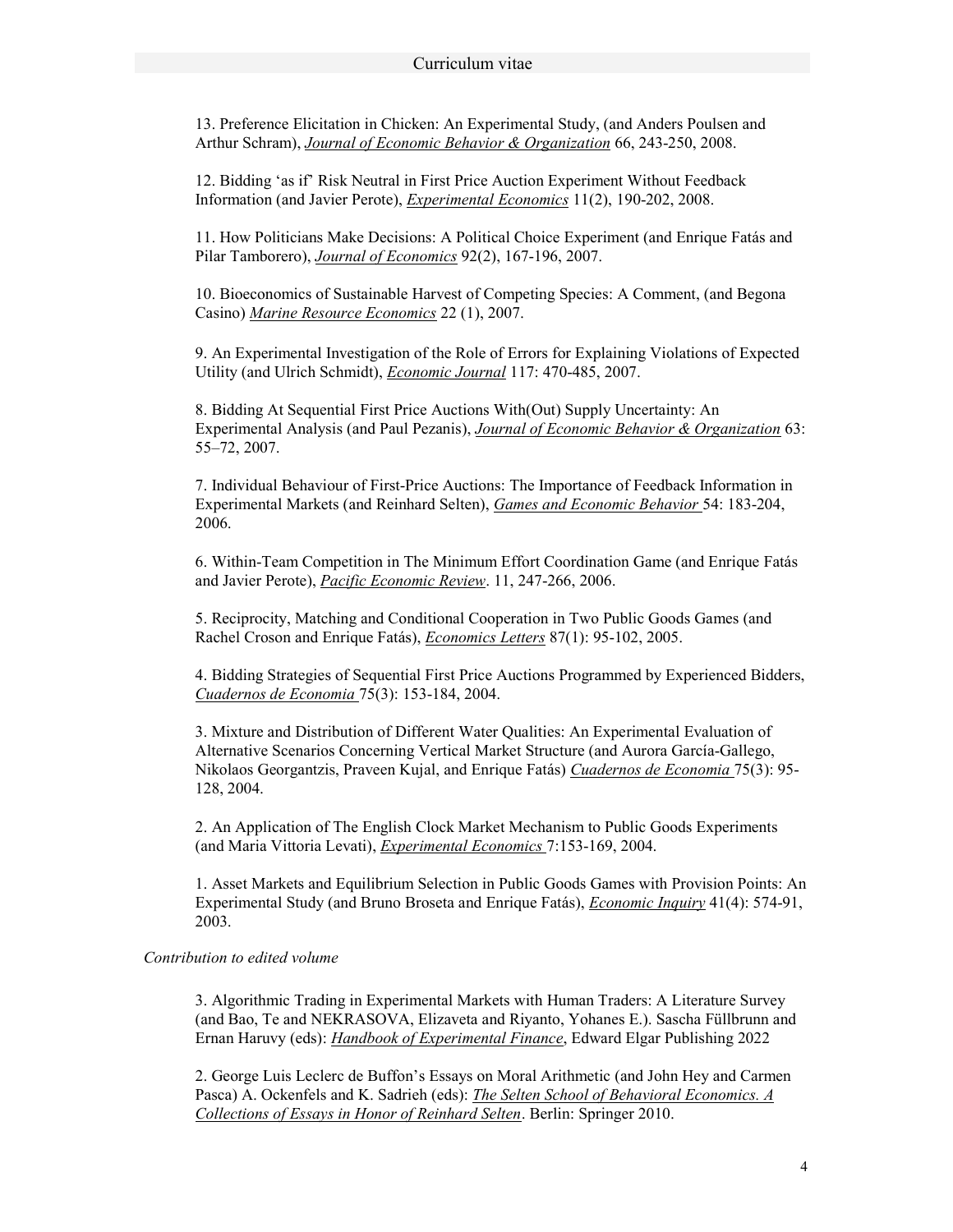#### Curriculum vitae

1. Individual Choice from a Convex Lottery Set: Experimental Evidence. In: Mohammed Abdellaboui and John D Hey (eds), *Advances in Decision Making under Risk and* Uncertainty, Theory and Decision Library C. Berlin: Springer, 121-135, 2008.

#### 4. Invited talks at international conferences and workshops

| 2019 | Algorithmic Trading: Impact on Market Behavior, University of Durham |
|------|----------------------------------------------------------------------|
| 2017 | Workshop in honor of Reinhard Selten, University of Posznan          |
| 2015 | Conference on Behavioral Aspects of Macroeconomics and Finance, G    |
|      | University Frankfurt, Theoretical and Experimental Macro workshop,   |
|      | Barcelona                                                            |
| 2014 | Jornadas de Economia Aplicada, University of Salamanca, Spain        |
| 2013 | Workshop in honor of John Hey, University of Durham, UK              |
|      |                                                                      |

### 5. Research grants

| 2018-2021 | ESRC/FNR: ExpBot - (Joint with Jason Shachat, Julian Williams and Sarah        |
|-----------|--------------------------------------------------------------------------------|
|           | Wang, Durham and Manchester)                                                   |
| 2013/14   | FNR Inter Mobility: SYSBC - sabbatical year                                    |
| 2010      | University of Luxembourg, Institutional Design in Asset Markets                |
| 2009      | University of Luxembourg, Belief formation in auction markets                  |
|           | University of Luxembourg, Banking competition (joint with Gwenaël Piaser)      |
| 2008      | Deutsche Forschungsgesellschaft, Experimental investigation of the             |
|           | boundedly rational behavior in financial markets (joint with Professor em. Dr. |
|           | Dr. h. c. mult. R. Selten)                                                     |
| 2007      | University of Canterbury, New Zealand (joint with Maros Servatka)              |
| 2003      | Deutsche Telekom (joint with Uli Schmidt & Oli Faber)                          |
| 2003      | Deutsche Forschungsgesellschaft (joint with Stefan Traub)                      |
| 2002      | Daimler-Chrysler (joint with Uli Schmidt & Tobias Ihde)                        |
|           | Ministerio de la Educacion, Spain (joint with Enrique Fatás)                   |

#### Journal co-editing

| 2014 | Theory and Decision (September issue): "Decision Making under Risk and |
|------|------------------------------------------------------------------------|
|      | Uncertainty - Special Issue in honor of John D. Hey"                   |

#### Seminar talks and colloquia

| 2021 | University of York, University of Bologna                                |
|------|--------------------------------------------------------------------------|
| 2019 | Universitat Mainz, Universitat Poznan                                    |
| 2018 | UJI Castellon, CAU Kiel, Tinbergen Amsterdam, 3x3 lecture series         |
|      | (University of Luxembourg),                                              |
| 2016 | WHU Koblenz                                                              |
| 2015 | LUISS Rome; University of Trier                                          |
| 2014 | University of Castellon; Tilburg University; University of Hamburg       |
| 2013 | University of Valladolid; University of Washington, Seattle;             |
| 2012 | University of Zürich, University of Kiel                                 |
| 2011 | Max Planck Institute Jena, Fachhochschule Darmstadt, University of Jena, |
|      | University of Salamanca                                                  |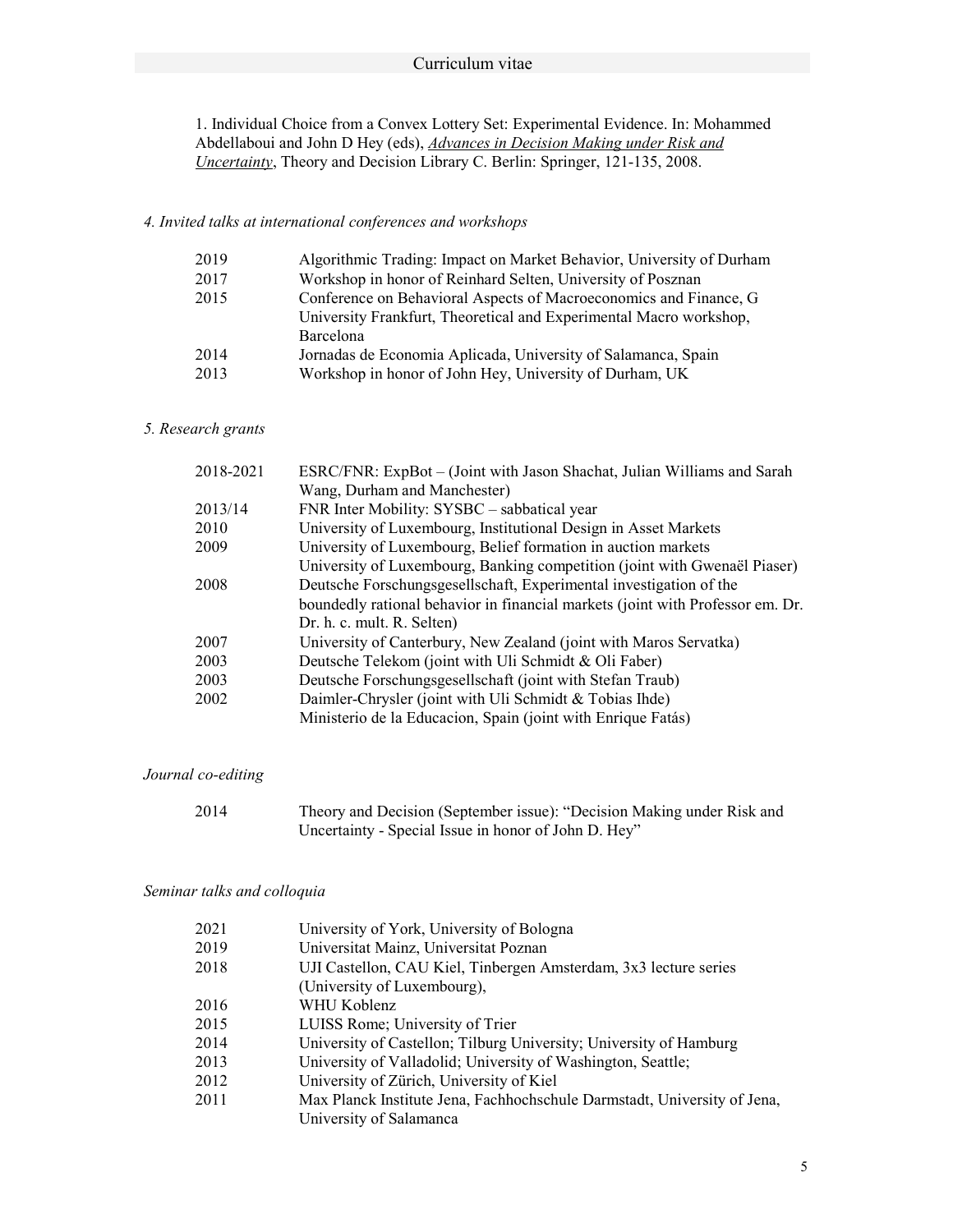| 2010 | University of Trier, Appalagian State University, Boone                        |
|------|--------------------------------------------------------------------------------|
| 2009 | University of Innsbruck, University of Bremen, Georgia State, Atlanta,         |
|      | Emory, Atlanta, Florida State University, Tallahassee                          |
| 2008 | University of Dallas, University of Paris I, University of Innsbruck,          |
|      | University of Magdeburg, University of Granada, University of Luxembourg       |
| 2007 | University of California (Fullerton), University of San Francisco, Universidad |
|      | de Granada, University of Innsbruck, Leibniz University of Hannover,           |
|      | University of Kiel, LUISS (Rome)                                               |
| 2006 | Leibniz Universität Hannover                                                   |
| 2005 | Technical University of Clausthal                                              |
| 2004 | California Institute of Technology (Pasadena) University of California         |
|      | (Fullerton), University of Hannover                                            |
| 2003 | Tilburg University, Max-Planck Institute (Jena), Universidad Jaime I           |
|      | (Castellon), Universidad de Valencia                                           |
| 2002 | Universidad Salamanca; Christian Albrechts Universität zu Kiel                 |
| 2001 | Universita' degli studi di Bari, University York                               |
|      |                                                                                |

# Conference organization

| 2019 | Bari Workshop on Experimental Economics, $20th$ anniversary (co-organizer) |
|------|----------------------------------------------------------------------------|
| 2018 | Algorithmic Trading: Impact on Market Behavior, Luxembourg                 |
| 2017 | International PhD workshop Aachen, Liege, Luxembourg, Maastricht           |
| 2012 | Experimental Finance, Luxembourg                                           |
| 2011 | Economic Science Association European Conference, Luxembourg               |
|      | Trier-Luxemburg Workshop on Financial Products, Trier (co-organizer)       |
| 2010 | Gesellschaft für Experimentelle Wirtschaftsforschung, Luxembourg           |
| 2003 | Spring Meeting of the Young Economist, Leuven, Belgium (program chair)     |

### Presentations at recent conferences and workshops

| GfeW (Magdeburg), The Second Conference on Zero/Minimal Intelligence    |
|-------------------------------------------------------------------------|
| Agents [Virtual, Yale], Virtual Experimental Finance Workshop (Radboud  |
| University Nijmegen)                                                    |
| Experimental Finance (Salt Lake City), Global ESA Online Meeting        |
| Economic Science Association (Abu Dhabi); Cherry Blossom Workshop       |
| (Wuhan); Bari Meeting on Experimental Econmics, $20th$ anniversary;     |
| Experimental Finance (Copenhagen); African Econometric Society (Rabat); |
| Economic Science Association (Dijon)                                    |
| Experimental Finance (Brisbane); Economic Science Association           |
| (Brisbane); Experimental Finance (Heidelberg);                          |
| Experimental Finance (Nice); Economic Science Association               |
| (Vienna); Economic Science Association (Richmond); Experimental         |
| Finance (Richmond); FMA Meeting Boston                                  |
| Experimental Finance (Mannheim); Economic Science Association           |
| (Jerusalem); Labsi Workshop (Naples); Economic Science Association      |
| (Tucson); Experimental Finance (Tucson)                                 |
| IMEBESS (Toulouse); THEEM (Konstanz); Jahrestagung des                  |
| Sozialwissenschftlichen Ausschusses (Berlin); WEHIA (Sophia Antipolis); |
| GfeW (Hamburg); Experimental Finance (Nijmegen); ASSET (Granada);       |
| Economic Design (Istanbul); (Frankfurt)                                 |
| Experimental Finance (Zürich)                                           |
|                                                                         |